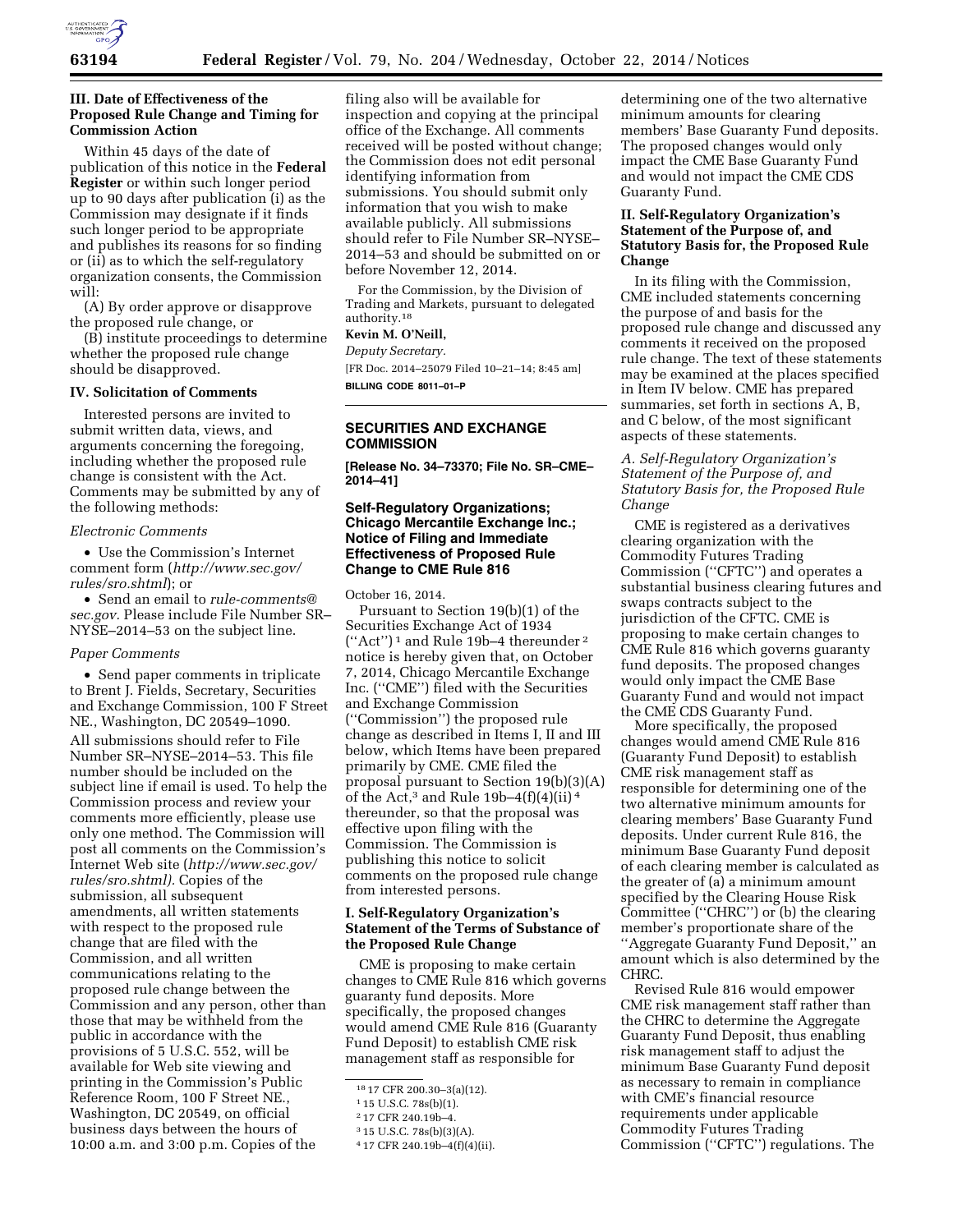'greater of' measure established in Rule 816 will remain unchanged, meaning risk management staff may not establish a clearing member's minimum Base Guaranty Fund deposit lower than the minimum amount specified by the CHRC.

Additionally, a paragraph referencing Kansas City Board of Trade (''KCBT'') clearing permit holders is being removed from CME Rule 816 as the permit holders' status has expired pursuant to the terms of the KCBT-Chicago Board of Trade merger agreement.

As highlighted above, the proposed changes in this filing are limited to CME's Base Guaranty Fund and therefore do not impact CME's CDS guaranty fund. The proposed rule change would become effective immediately but would be operationalized on October 17, 2014.

CME believes the proposed rule change is consistent with the requirements of the Exchange Act including Section 17A of the Exchange Act.5 The proposed changes would enhance CME's ability to manage risks posed by its clearing members by enabling clearing house staff to require a higher minimum Base Guaranty Fund deposit amount as needed. Allowing staff rather than the CHRC to determine the Aggregate Guaranty Fund Deposit amount provides CME with additional risk management flexibility. For these reasons, the proposed changes should be seen to promote the prompt and accurate clearance and settlement of securities transactions and, to the extent applicable, derivatives agreements, contracts, and transactions, to assure the safeguarding of securities and funds which are in the custody or control of the clearing agency or for which it is responsible, and, in general, to protect investors and the public interest consistent with Section 17A(b)(3)(F) of the Exchange Act.6

Furthermore, the proposed changes are limited to CME's Base Guaranty Fund, which means the proposed changes are limited in their effect to products that are under the exclusive jurisdiction of the CFTC. As such, the proposed CME changes are limited to CME's activities as a DCO clearing products that are not security-based swaps. CME notes that the policies of the CFTC with respect to administering the Commodity Exchange Act are comparable to a number of the policies underlying the Exchange Act, such as promoting market transparency for overthe-counter derivatives markets,

promoting the prompt and accurate clearance of transactions and protecting investors and the public interest.

Because the proposed changes are limited in their effect to products that are under the exclusive jurisdiction of the CFTC and are therefore offered under CME's authority to act as a DCO, the proposed changes are properly classified as effecting a change in an existing service of CME that:

(a) Primarily affects the clearing operations of CME with respect to products that are not securities, including futures that are not security futures, swaps that are not securitybased swaps or mixed swaps, and forwards that are not security forwards; and

(b) does not significantly affect any securities clearing operations of CME or any rights or obligations of CME with respect to securities clearing or persons using such securities-clearing service.

As such, the changes are therefore consistent with the requirements of Section 17A of the Exchange Act<sup>7</sup> and are properly filed under Section  $19(b)(3)(A)^8$  and Rule 19b-4(f)(4)(ii) 9 thereunder.

# *B. Self-Regulatory Organization's Statement on Burden on Competition*

CME does not believe that the proposed rule change will have any impact, or impose any burden, on competition. The proposed changes would enhance CME's ability to manage risks posed by its clearing members by enabling clearing house staff to require a higher minimum Base Guaranty Fund deposit amount as needed. Allowing staff rather than the CHRC to determine the Aggregate Guaranty Fund Deposit amount provides CME with additional risk management flexibility. Further, the proposed changes relate only to products that fall under the exclusive jurisdiction of the CFTC. As such, these proposed changes do not affect the security-based swap clearing activities of CME in any way and therefore do not impose any burden on competition that is inappropriate in furtherance of the purposes of the Act.

# *C. Self-Regulatory Organization's Statement on Comments on the Proposed Rule Change Received From Members, Participants or Others*

CME has not solicited, and does not intend to solicit, comments regarding this proposed rule change. CME has not received any unsolicited written comments from interested parties.

### **III. Date of Effectiveness of the Proposed Rule Change and Timing for Commission Action**

The foregoing rule change has become effective upon filing pursuant to Section  $19(b)(3)(A)$ <sup>10</sup> of the Act and Rule 19b- $4(f)(4)(ii)$ <sup>11</sup> thereunder. At any time within 60 days of the filing of the proposed rule change, the Commission summarily may temporarily suspend such rule change if it appears to the Commission that such action is necessary or appropriate in the public interest, for the protection of investors, or otherwise in furtherance of the purposes of the Act.

# **IV. Solicitation of Comments**

Interested persons are invited to submit written data, views, and arguments concerning the foregoing, including whether the proposed rule change is consistent with the Act. Comments may be submitted by any of the following methods:

#### *Electronic Comments*

• Use the Commission's Internet comment form (*[http://www.sec.gov/](http://www.sec.gov/rules/sro.shtml) [rules/sro.shtml](http://www.sec.gov/rules/sro.shtml)*); or

• Send an email to *[rule-comments@](mailto:rule-comments@sec.gov) [sec.gov.](mailto:rule-comments@sec.gov)* Please include File Number SR– CME–2014–41 on the subject line.

### *Paper Comments*

• Send paper comments in triplicate to Secretary, Securities and Exchange Commission, 100 F Street NE., Washington, DC 20549–1090. All submissions should refer to File Number SR–CME–2014–41. This file number should be included on the subject line if email is used. To help the Commission process and review your comments more efficiently, please use only one method. The Commission will post all comments on the Commission's Internet Web site (*[http://www.sec.gov/](http://www.sec.gov/rules/sro.shtml) [rules/sro.shtml](http://www.sec.gov/rules/sro.shtml)*). Copies of the submission, all subsequent amendments, all written statements with respect to the proposed rule change that are filed with the Commission, and all written communications relating to the proposed rule change between the Commission and any person, other than those that may be withheld from the public in accordance with the provisions of 5 U.S.C. 552, will be available for Web site viewing and printing in the Commission's Public Reference Room, 100 F Street NE., Washington, DC 20549, on official business days between the hours of 10:00 a.m. and 3:00 p.m. Copies of such

<sup>5</sup> 15 U.S.C. 78q–1.

<sup>6</sup> 15 U.S.C. 78q–1(b)(3)(F).

<sup>7</sup> 15 U.S.C. 78q–1.

<sup>8</sup> 15 U.S.C. 78s(b)(3)(A).

<sup>9</sup> 17 CFR 240.19b–4(f)(4)(ii).

<sup>10</sup> 15 U.S.C. 78s(b)(3)(A).

<sup>11</sup> 17 CFR 240.19b–4(f)(4)(ii).